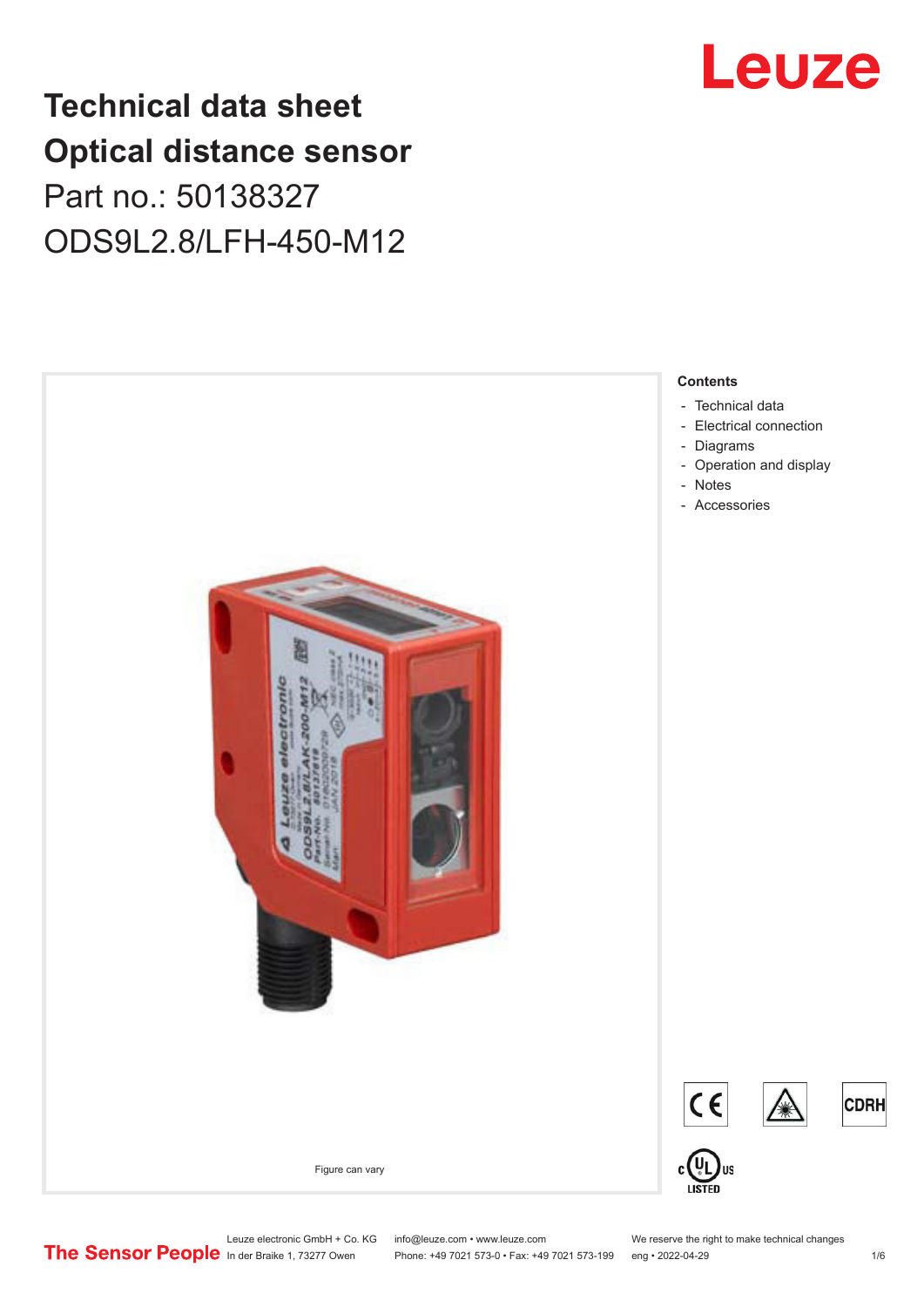## <span id="page-1-0"></span>**Technical data**

# Leuze

#### **Basic data Series** 9 **Type of scanning system** Against object **Characteristic parameters MTTF** 36 years **Optical data Beam path** Divergent **Light source** Laser, Red **Wavelength** 655 nm **Laser class** 2, IEC/EN 60825-1:2014 **Transmitted-signal shape** Pulsed Light spot size [at sensor distance] 1 mm [450 mm] **Type of light spot geometry** Round

#### **Measurement data**

| <b>Measurement range</b>                    | $50450$ mm           |
|---------------------------------------------|----------------------|
| <b>Resolution</b>                           | $0.1$ mm             |
| Accuracy                                    | $1\%$                |
| Reference value, accuracy                   | Measurement distance |
| Reproducibility (1 sigma)                   | $0.1$ mm             |
| Temperature drift, relative                 | $0.02$ %/K           |
| Referencing                                 | N <sub>o</sub>       |
| Optical distance measurement prin-<br>ciple | Triangulation        |

#### **Electrical data**

| <b>Protective circuit</b>                      |                               | Polarity reversal protection         |  |  |  |
|------------------------------------------------|-------------------------------|--------------------------------------|--|--|--|
|                                                |                               | Short circuit protected              |  |  |  |
|                                                |                               | <b>Transient protection</b>          |  |  |  |
|                                                |                               |                                      |  |  |  |
|                                                | Performance data              |                                      |  |  |  |
|                                                | Supply voltage U <sub>B</sub> | 10  30 V, DC                         |  |  |  |
|                                                | <b>Residual ripple</b>        | $0 15 \%$ , From $U_{\rm B}$         |  |  |  |
|                                                | <b>Open-circuit current</b>   | 0180mA                               |  |  |  |
|                                                |                               |                                      |  |  |  |
|                                                | Outputs                       |                                      |  |  |  |
| Number of digital switching outputs 1 Piece(s) |                               |                                      |  |  |  |
|                                                |                               |                                      |  |  |  |
|                                                | <b>Switching outputs</b>      |                                      |  |  |  |
|                                                | <b>Voltage type</b>           | <b>DC</b>                            |  |  |  |
|                                                | <b>Switching voltage</b>      | high: $\geq$ (U <sub>R</sub> -2V)    |  |  |  |
|                                                |                               |                                      |  |  |  |
|                                                | <b>Switching output 1</b>     |                                      |  |  |  |
|                                                | Assignment                    | Connection 1, pin 4                  |  |  |  |
|                                                | <b>Switching element</b>      | Transistor, Push-pull                |  |  |  |
|                                                | <b>Switching principle</b>    | Light switching (PNP)/dark switching |  |  |  |
|                                                |                               | (NPN)                                |  |  |  |
|                                                |                               |                                      |  |  |  |

#### **Timing**

| Response time    | 1 ms, Under constant ambient<br>conditions, 90% diffuse reflection, stan-<br>dard measure mode |
|------------------|------------------------------------------------------------------------------------------------|
| Readiness delay  | $300$ ms                                                                                       |
| <b>Interface</b> |                                                                                                |

Type RS 232

|  | <b>RS 232</b>                  |                              |  |
|--|--------------------------------|------------------------------|--|
|  | <b>Function</b>                | Process                      |  |
|  | <b>Transmission speed</b>      | 2,400  230,400 Bd            |  |
|  | Data format                    | Adjustable                   |  |
|  | <b>Start bit</b>               | 1                            |  |
|  | Data bit                       | 8                            |  |
|  | Stop bit                       | 1                            |  |
|  | <b>Transmission protocol</b>   | Adjustable                   |  |
|  | Data encoding                  | 14 bit HEX                   |  |
|  |                                | 16 bit HEX                   |  |
|  |                                | 24 bit HEX                   |  |
|  |                                | <b>ASCII</b>                 |  |
|  |                                | Decimal measurement value    |  |
|  |                                | Remote Control (ASCII)       |  |
|  |                                |                              |  |
|  | <b>Connection</b>              |                              |  |
|  | <b>Number of connections</b>   | 1 Piece(s)                   |  |
|  |                                |                              |  |
|  | <b>Connection 1</b>            |                              |  |
|  | <b>Function</b>                | Signal OUT                   |  |
|  |                                | Voltage supply               |  |
|  | <b>Type of connection</b>      | Connector, Turning, 90°      |  |
|  | <b>Thread size</b>             | M <sub>12</sub>              |  |
|  | <b>Type</b>                    | Male                         |  |
|  | <b>Material</b>                | <b>Plastic</b>               |  |
|  | No. of pins                    | 5 -pin                       |  |
|  | Encoding                       | A-coded                      |  |
|  |                                |                              |  |
|  | <b>Mechanical data</b>         |                              |  |
|  | Design                         | Cubic                        |  |
|  | Dimension (W x H x L)          | 21 mm x 50 mm x 50 mm        |  |
|  | <b>Housing material</b>        | Plastic                      |  |
|  | <b>Plastic housing</b>         | <b>PC</b>                    |  |
|  | Lens cover material            | Glass                        |  |
|  | Net weight                     | 50 <sub>g</sub>              |  |
|  | <b>Housing color</b>           | Red                          |  |
|  | <b>Type of fastening</b>       | Through-hole mounting        |  |
|  |                                | Via optional mounting device |  |
|  |                                |                              |  |
|  | <b>Operation and display</b>   |                              |  |
|  | Type of display                | OLED display                 |  |
|  | <b>Number of LEDs</b>          | 2 Piece(s)                   |  |
|  | Type of configuration          | Software                     |  |
|  | <b>Operational controls</b>    | Control buttons              |  |
|  |                                | <b>LC Display</b>            |  |
|  |                                | PC software                  |  |
|  |                                |                              |  |
|  | <b>Environmental data</b>      |                              |  |
|  | Ambient temperature, operation | $-20$ 50 °C                  |  |
|  | Ambient temperature, storage   | $-30$ 70 °C                  |  |
|  | <b>Certifications</b>          |                              |  |
|  | Degree of protection           | IP 67                        |  |
|  | <b>Protection class</b>        | $\mathbf{II}$                |  |
|  | <b>Certifications</b>          | c UL US                      |  |
|  | <b>Standards applied</b>       | IEC 60947-5-2                |  |
|  |                                |                              |  |
|  |                                |                              |  |
|  |                                |                              |  |

÷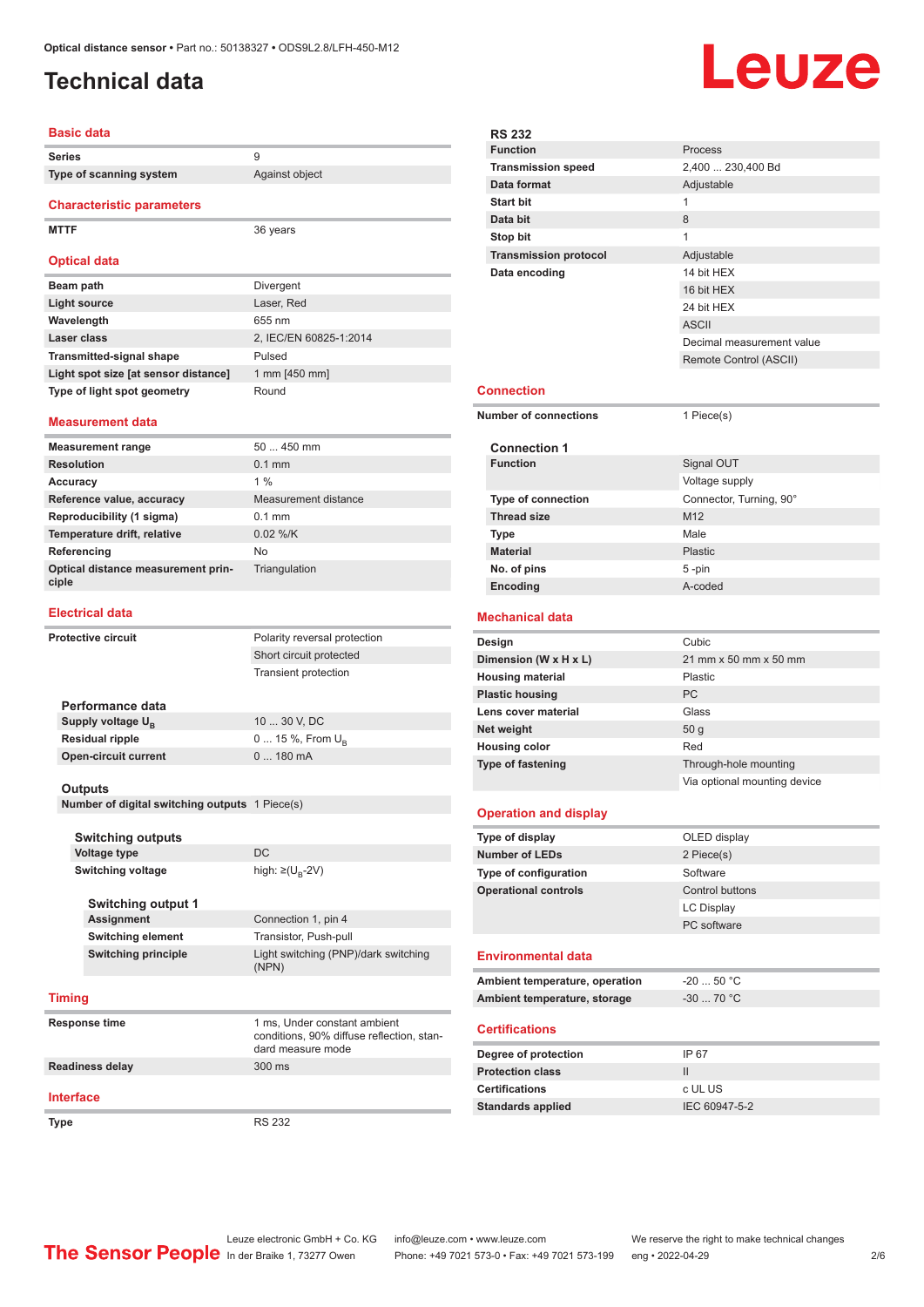## <span id="page-2-0"></span>**Technical data**

# Leuze

| 90318020 |
|----------|
| 27270801 |
| 27270801 |
| 27270801 |
| 27270801 |
| 27270801 |
| 27270916 |
| EC001825 |
| EC001825 |
| EC001825 |
|          |

## **Electrical connection**

#### **Connection 1**

| <b>Function</b>       | Signal OUT     |
|-----------------------|----------------|
|                       | Voltage supply |
| Type of connection    | Connector      |
| <b>Thread size</b>    | M12            |
| <b>Type</b>           | Male           |
| <b>Material</b>       | Plastic        |
| No. of pins           | $5$ -pin       |
| Encoding              | A-coded        |
|                       |                |
|                       |                |
| Pin<br>Pin assignment |                |

| 1              | 18  30 V DC +     |
|----------------|-------------------|
| $\overline{2}$ | <b>RS 232 RxD</b> |
| 3              | GND               |
| $\overline{4}$ | IO-Link / OUT 1   |
| 5              | <b>RS 232 TxD</b> |
|                |                   |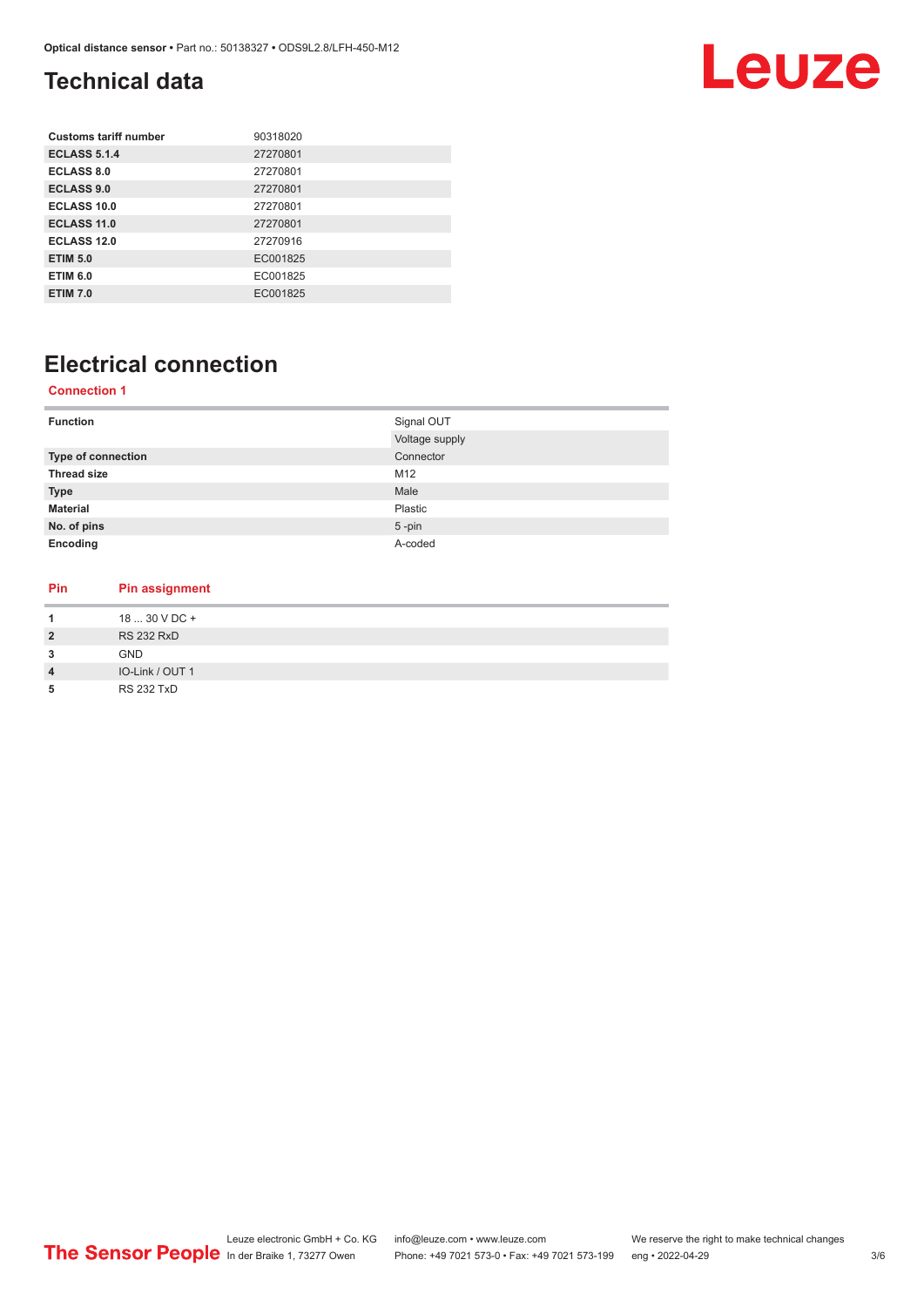### <span id="page-3-0"></span>**Diagrams**

# Leuze

#### Accuracy of measurement



x Measurement distance

y Max. measurement error

a 1% of measurement value

## **Operation and display**

| <b>LED</b>     | <b>Display</b>           | <b>Meaning</b>                     |
|----------------|--------------------------|------------------------------------|
|                | Green, continuous light  | Operational readiness              |
|                | Green, flashing          | Fault                              |
|                | Off                      | No supply voltage                  |
| $\overline{2}$ | Yellow, continuous light | Object in the measurement range    |
|                | Off                      | No object in the measurement range |

### **Notes**

| Observe intended use!                                                                                                                                                                                                         |
|-------------------------------------------------------------------------------------------------------------------------------------------------------------------------------------------------------------------------------|
| $\%$ This product is not a safety sensor and is not intended as personnel protection.<br>$\%$ The product may only be put into operation by competent persons.<br>§ Only use the product in accordance with its intended use. |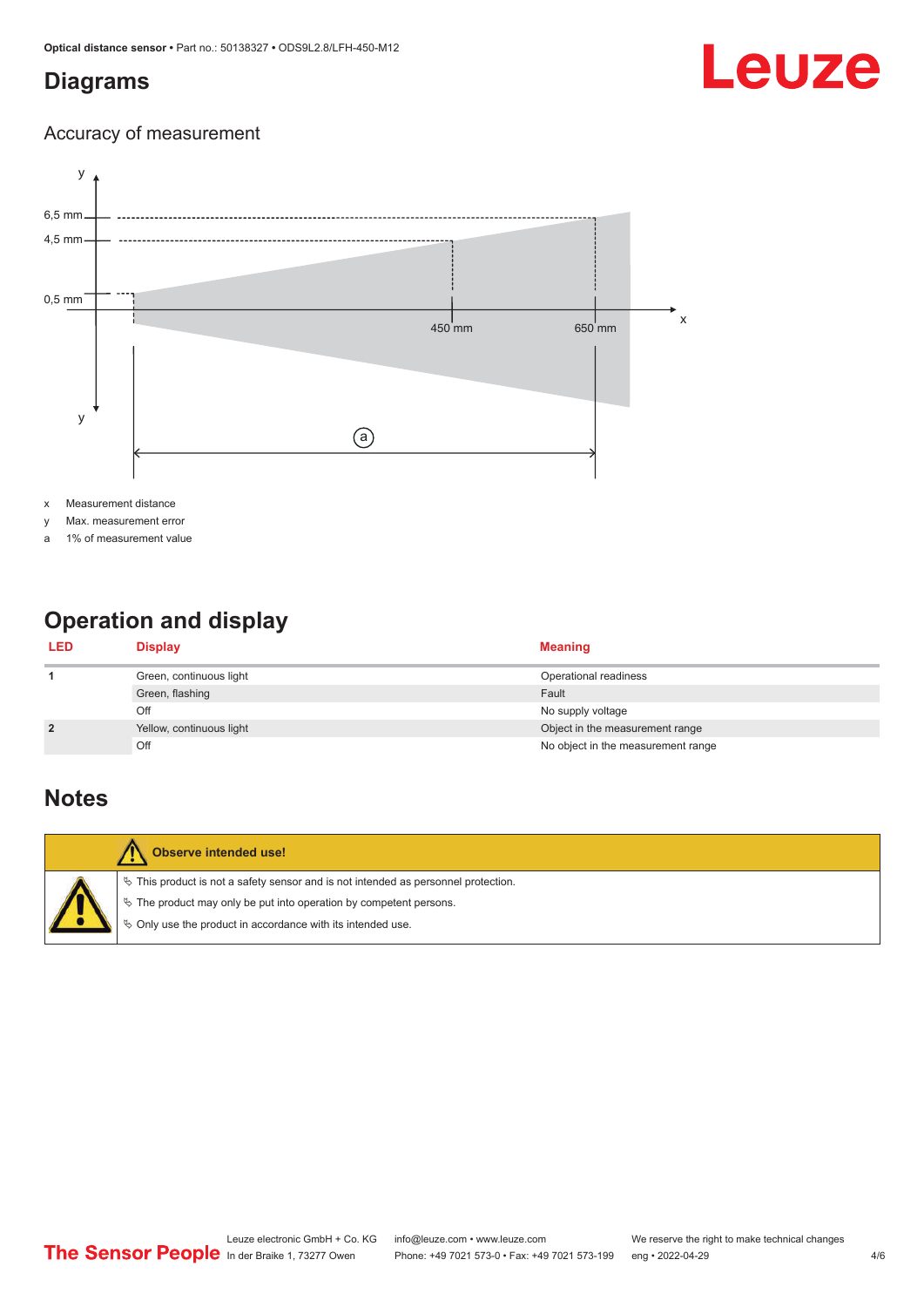#### <span id="page-4-0"></span>**Notes**

ľ

# Leuze

| <b>ATTENTION! LASER RADIATION - CLASS 2 LASER PRODUCT</b>                                                                                                                                                                                                                           |
|-------------------------------------------------------------------------------------------------------------------------------------------------------------------------------------------------------------------------------------------------------------------------------------|
| Do not stare into beam!<br>The device satisfies the requirements of IEC 60825-1:2007 (EN 60825-1:2007) safety regulations for a product of laser class 2 as well as the<br>U.S. 21 CFR 1040.10 regulations with deviations corresponding to Laser Notice No. 50 from June 24, 2007. |
| Never look directly into the laser beam or in the direction of reflected laser beams! If you look into the beam path over a longer time period, there is a risk<br>of injury to the retina.                                                                                         |
| $\&$ Do not point the laser beam of the device at persons!                                                                                                                                                                                                                          |
| $\%$ Interrupt the laser beam using a non-transparent, non-reflective object if the laser beam is accidentally directed towards a person.                                                                                                                                           |
| $\%$ When mounting and aligning the device, avoid reflections of the laser beam off reflective surfaces!                                                                                                                                                                            |
| $\%$ CAUTION! Use of controls or adjustments or performance of procedures other than specified herein may result in hazardous light exposure.                                                                                                                                       |
| $\&$ Observe the applicable statutory and local laser protection regulations.                                                                                                                                                                                                       |
| $\%$ The device must not be tampered with and must not be changed in any way.<br>There are no user-serviceable parts inside the device.<br>Repairs must only be performed by Leuze electronic GmbH + Co. KG.                                                                        |

## **NOTE**

#### **Affix laser information and warning signs!**

- Laser information and warning signs are affixed to the device. In addition, self-adhesive laser information and warning signs (stick-on labels) are supplied in several languages.
- ª Affix the laser information sheet to the device in the language appropriate for the place of use. When using the device in the US, use the stick-on label with the "Complies with 21 CFR 1040.10" note.
- ª Affix the laser information and warning signs near the device if no signs are attached to the device (e.g. because the device is too small) or if the attached laser information and warning signs are concealed due to the installation position.
- $\%$  Affix the laser information and warning signs so that they are legible without exposing the reader to the laser radiation of the device or other optical radiation.

### **Accessories**

#### Connection technology - Connection cables

|  |   | Part no. | <b>Designation</b>     | <b>Article</b>   | <b>Description</b>                                                                                                                                                                |
|--|---|----------|------------------------|------------------|-----------------------------------------------------------------------------------------------------------------------------------------------------------------------------------|
|  | W | 50132077 | KD U-M12-5A-V1-<br>020 | Connection cable | Connection 1: Connector, M12, Axial, Female, A-coded, 5-pin<br>Connector, LED: No<br>Connection 2: Open end<br>Shielded: No<br>Cable length: 2.000 mm<br>Sheathing material: PVC  |
|  |   | 50132079 | KD U-M12-5A-V1-<br>050 | Connection cable | Connection 1: Connector, M12, Axial, Female, A-coded, 5-pin<br>Connector, LED: No<br>Connection 2: Open end<br>Shielded: No<br>Cable length: 5.000 mm<br>Sheathing material: PVC  |
|  |   | 50133842 | KD U-M12-5W-V1-<br>020 | Connection cable | Connection 1: Connector, M12, Angled, Female, A-coded, 5-pin<br>Connector, LED: No<br>Connection 2: Open end<br>Shielded: No<br>Cable length: 2.000 mm<br>Sheathing material: PVC |